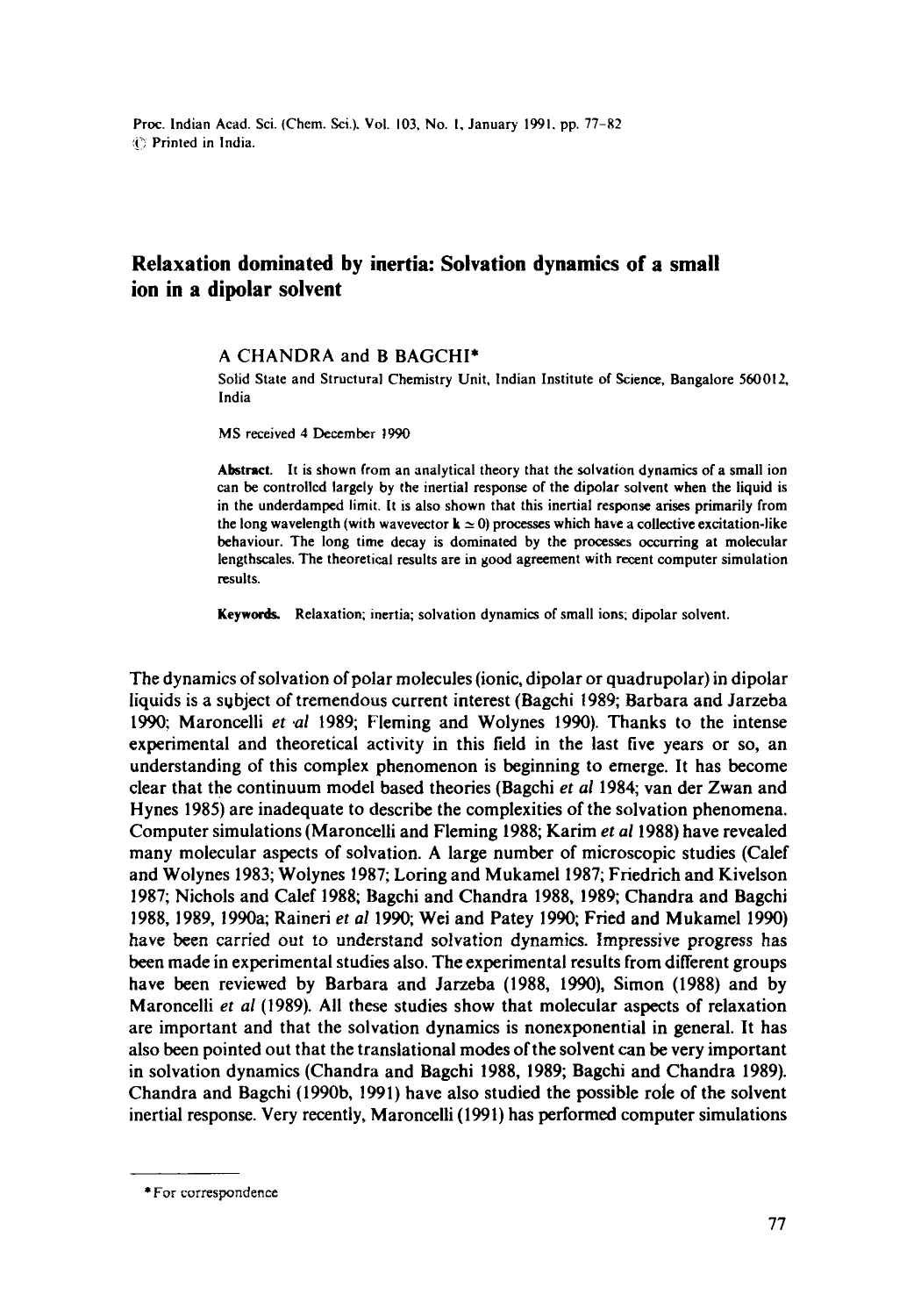of solvation dynamics in acetonitrile to find that this inertial response can indeed be very important in the solvation dynamics of small ions.

Another interesting aspect of the computed relaxation is the existence of a persistent oscillation with frequency approximately equal to  $3.5 \times 10^{13} s^{-1}$ . This is clearly a rather large frequency at which the frequency dependence of the friction may be important.

In this communication we show that these inertial effects can be explained and understood from our earlier theory with inertial response (Chandra and Bagchi 1990b, 1991a). Several interesting conclusions also emerge from this study. We find a good agreement with some aspects of the computer simulation results of Maroncelli (1991). Although our results show oscillations at a frequency very close to the observed one, the persistent oscillations observed in computer simulations are not observed. We discuss the possible reasons for this.

As before (Bagchi 1989), the time dependent solvation energy is assumed to be given by the following expression in the Fourier space (with  $k$  as the Fourier variable)

$$
E_{\text{solv}}(t) = -\frac{1}{2}(2\pi)^{-3} \int \mathrm{d}\mathbf{k} \, E_0(k) P_L(k, t), \tag{1}
$$

where  $P_L(k, t)$  is the time dependent longitudinal polarization of the solvent. The Fourier transform of the bare electric field of the ion,  $E_0(k)$ , is given by the following expression

$$
E_0(k) = \frac{4\pi i q \sin kr_c}{k r_c},
$$
\n(2)

where q is the charge of the ion,  $r_c = a + \sigma/2$ , where a is the radius of the solute ion and  $\sigma$  is the diameter of a solvent molecule. In deriving (2), we have assumed that the solute ion can be represented by a rigid sphere of radius  $a$  with a point charge q at the centre. It was shown earlier (Chandra 1990, Chandra and Bagehi 1990b; Bagchi and Chandra 1991) that  $P_L(k, t)$  can be given by the following equation of motion when the inertial response of the solvent molecules are included

$$
\frac{\partial}{\partial t}P_L(k,t) = -ABk^2 f_L(k)\int_0^t dt' P_L(k,t')e^{-AB(t-t')/2p'}-2Bf_L(k)\int_0^t dt' P_L(k,t')e^{-B(t-t')},
$$
\n(3)

where the function  $f_L(k)$  and the other parameters are given by

$$
f_L(k) = 1 - \frac{\rho_0}{4\pi} C(110; k)
$$
 (4)

$$
A = I/m\sigma^2,\tag{5}
$$

$$
B = k_B T / ID_R^2, \tag{6}
$$

$$
p' = D_T / 2D_R \sigma^2, \tag{7}
$$

where  $C(110; k)$  is the (110) component of the spherical harmonic expansion of the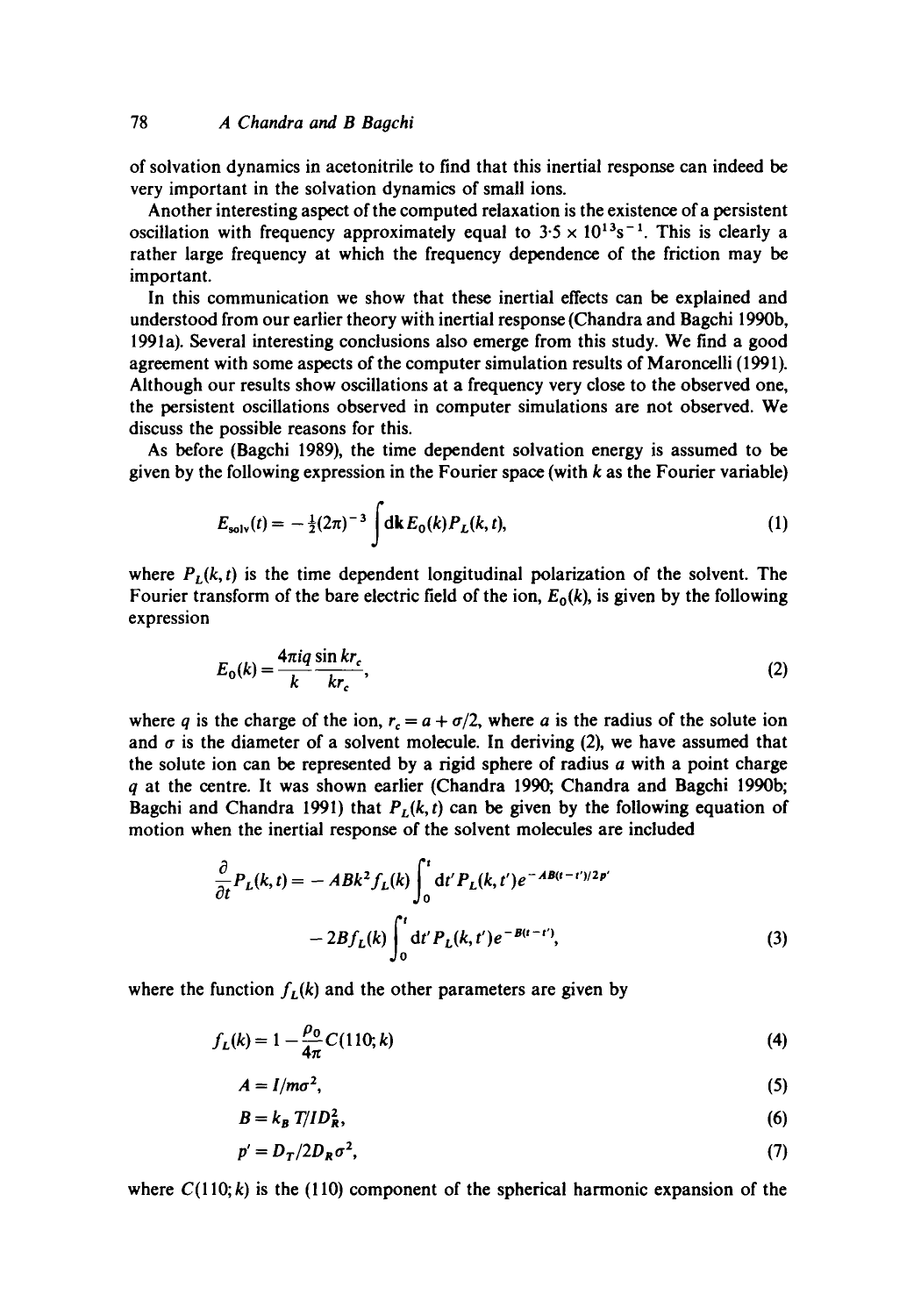two-particle direct correlation function of the dipolar liquid (Gray and Gubbins 1984). It is a measure of the intermolecular interaction among the dipolar solvent molecules. In fact, it is related to the force constant of the longitudinal polarization fluctuations (Chandra and Bagchi 1991b). m, I,  $D_R$  and  $D_T$  are the mass, the moment of inertia and the rotational and the translational diffusion coefficients of the solvent molecules, respectively, p', defined by (7), is a relative measure of the importance of the translational modes of the liquid in the solvation dynamics. For the derivation of (3), we refer to a recent publication (Chandra and Bagchi 1990b).

Equation (3) is essentially a third order differential equation. The parameters  $\boldsymbol{A}$ and B gauge the importance of the inertial effects. For a given solvent,  $\vec{A}$  is fixed, but B can be varied by varying temperature, pressure, viscosity etc. Inertial response is important when B is small  $(B < 50)$ . p' also plays an important role, especially at intermediate wavevectors (for  $k > 2\pi/\sigma$ ). We find that in the solvation of small ions, these modes are very important. In the inertial limit, they can give rise to pronounced oscillations. As mentioned earlier, such oscillations have already been observed in the computer simulations of Maroneelli (1991).

Equation (3) can be solved by Laplace transforming it to the frequency domain (with z as the complex frequency) and performing the complex integrals to recover the time dependent behaviour.

$$
P_L(k, t) = P_L(k, t = 0)g_L(k, t),
$$
\n(8)

with

$$
g_L(k,t) = \sum_{i=1}^3 A_i(k) e^{z_i(k)t}, \qquad (9)
$$

where  $z_i$  are the three roots of the algebric equation obtained from (3) by Laplace transformation and  $A_i(k)$ 's are the respective weight factors. The steps are straightforward and details are available elsewhere (Chandra and Bagchi 1990b, 1991a; Bagchi and Chandra 1991). It suffices to say here that the roots  $z<sub>i</sub>(k)$  can be complex depending on the values of k, p', A and B. When  $z<sub>i</sub>(k)$  is complex with a very small real part, it is fair to conclude that the longitudinal fluctuation with wavenumber  $k$  is a collective excitation, known as dipolaron (Chandra and Bagchi 1990b).

We next present the numerical results. We consider the same system as simulated by Marconcelli (1991). The solvent is acetonitrile with the following simulated values. Static dielectric constant ( $\varepsilon_0$ ) = 33, Debye relaxation time ( $\tau_D$ ) = 4.1 ps. The solutesolvent size ratio is 0-67. We find  $D_R$  from  $\tau_D$  by using the linearized theory (Chandra and Bagchi 1989) which gives the following relation between the two

$$
\tau_D = \left[ 2D_R \left\{ 1 + \frac{\rho_0}{4\pi} C (111; k = 0) \right\} \right]^{-1},\tag{10}
$$

where  $C(111; k)$  is the (111)th component in the spherical harmonic expansion of the two particle direct correlation function.

We have used the mean spherical approximation (MSA) to evaluate the direct correlation function component. Equation (10) gives  $D_R = 0.415 \text{ ps}^{-1}$  which gives  $B = 29$  for the present system. The value of  $D<sub>T</sub>$  poses a problem. If we use the experimentally measured values of  $D<sub>r</sub>$ , then we get  $p' = 0.0233$ . However, one should really calculate  $D_T$  from computer simulations, which, unfortunately, are not available. Maroncelli (1991) uses a value  $p' = 0.07$ . Because of the uncertainty, we chose a value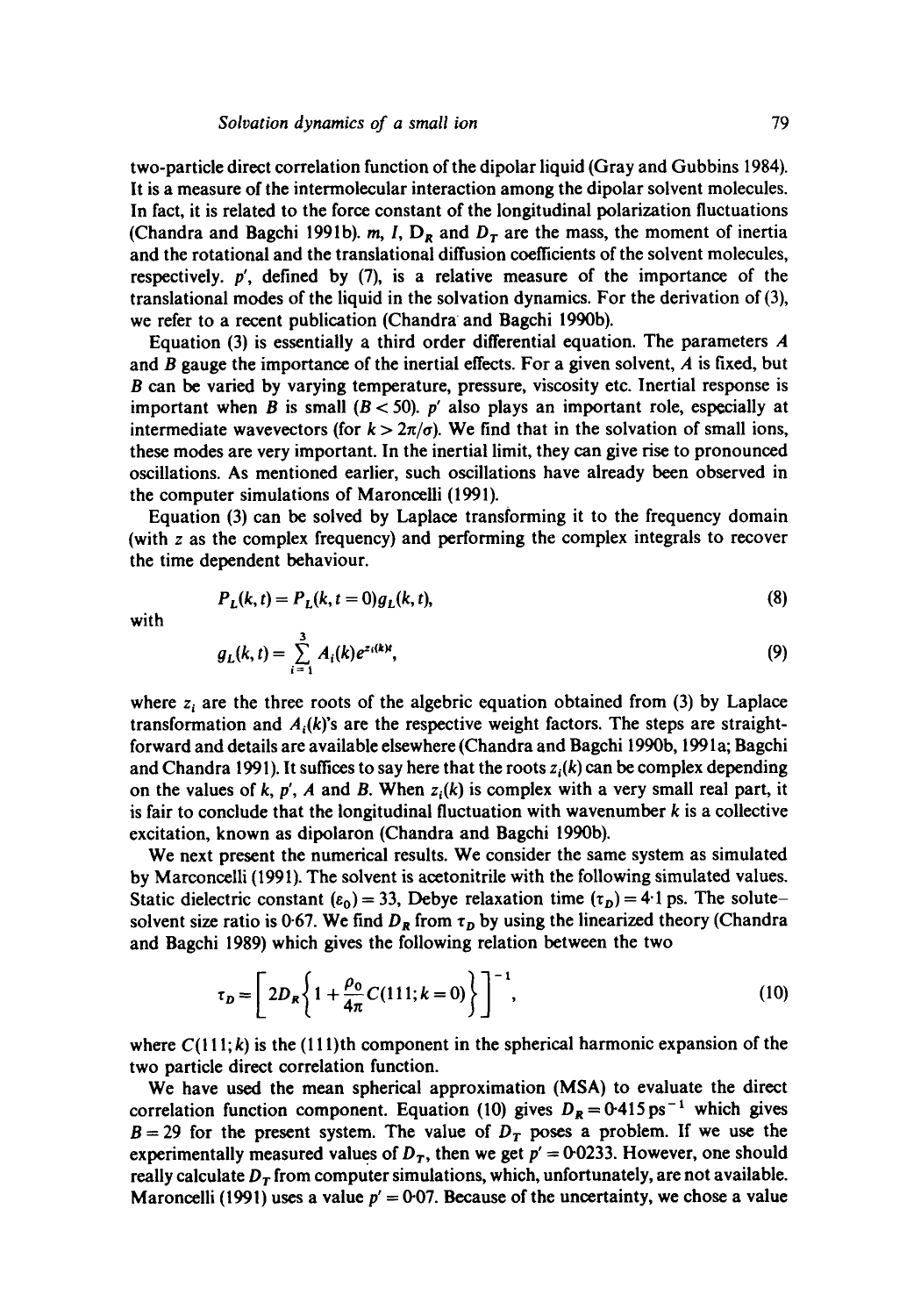## 80 *A Chandra and B Bagchi*

 $p' = 0.05$  which should be qualitatively correct. The value of the parameter A is 0.06. The results in solvation dynamics are usually expressed in terms of a solvation time correlation function, defined by

$$
C_{s}(t) = \frac{E_{\text{solv}}(t) - E_{\text{solv}}(t = \infty)}{E_{\text{solv}}(t = 0) - E_{\text{solv}}(t = \infty)},
$$
\n(11)

where  $E_{solv}(t)$  is the solvation energy at time t.

The results of our numerical calculations are shown in figure 1 where  $C<sub>s</sub>(t)$  is plotted against time. It can be seen from this figure that in the present case the inertial response is very important and the overdamped limit does not provide the correct description. A large portion of the decay occurs in the inertial regime. There is an oscillation around  $t \approx 4$  ps which is followed by a smooth, almost exponential decay. This bimodal nature of  $C<sub>s</sub>(t)$  was also noted by van der Zwan and Hynes (1985).

The short time behaviour of the calculated  $C<sub>s</sub>(t)$  is in good agreement with the computer simulation results (Maroncelli 1991). However, the persistent, high frequency oscillations in the long time are absent here. In order to understand the origin of this high frequency oscillation, we investigated the nature of the roots  $(z_i)$  of the polarization modes and the values of the three roots are given in table 1 for two different wavevectors,  $k\sigma = 0$  and  $k\sigma = 6$ . The table shows that the  $k = 0$  mode is actually a short lived *collective* excitation, but the intermediate wavevector mode is always damped. The most interesting point here is that the frequency of oscillation of the  $k=0$  mode is  $4.5 \times 10^{13} s^{-1}$  which is very close to the oscillation frequency



Figure 1. The decay of the solvation time correlation function,  $C_{\rm s}(t)$  [defined by (11)], is plotted against time for a monatomic ion in the solvent acetonitrile with  $\varepsilon_0 = 33$ ,  $\varepsilon_{\infty} = 1.0$ ,  $\tau_p = 4.1$  ps,  $p' = 0.05$ ,  $B = 29.0$  and  $A = 0.06$ . The solute-solvent size ratio is 0.67. The solid line is the calculated decay with inertia, the dashed line shows the decay in the overdamped limit and the dotted line shows that continuum limit [with relaxation time  $(\epsilon_{\infty}/\epsilon_0)\tau_D$ ].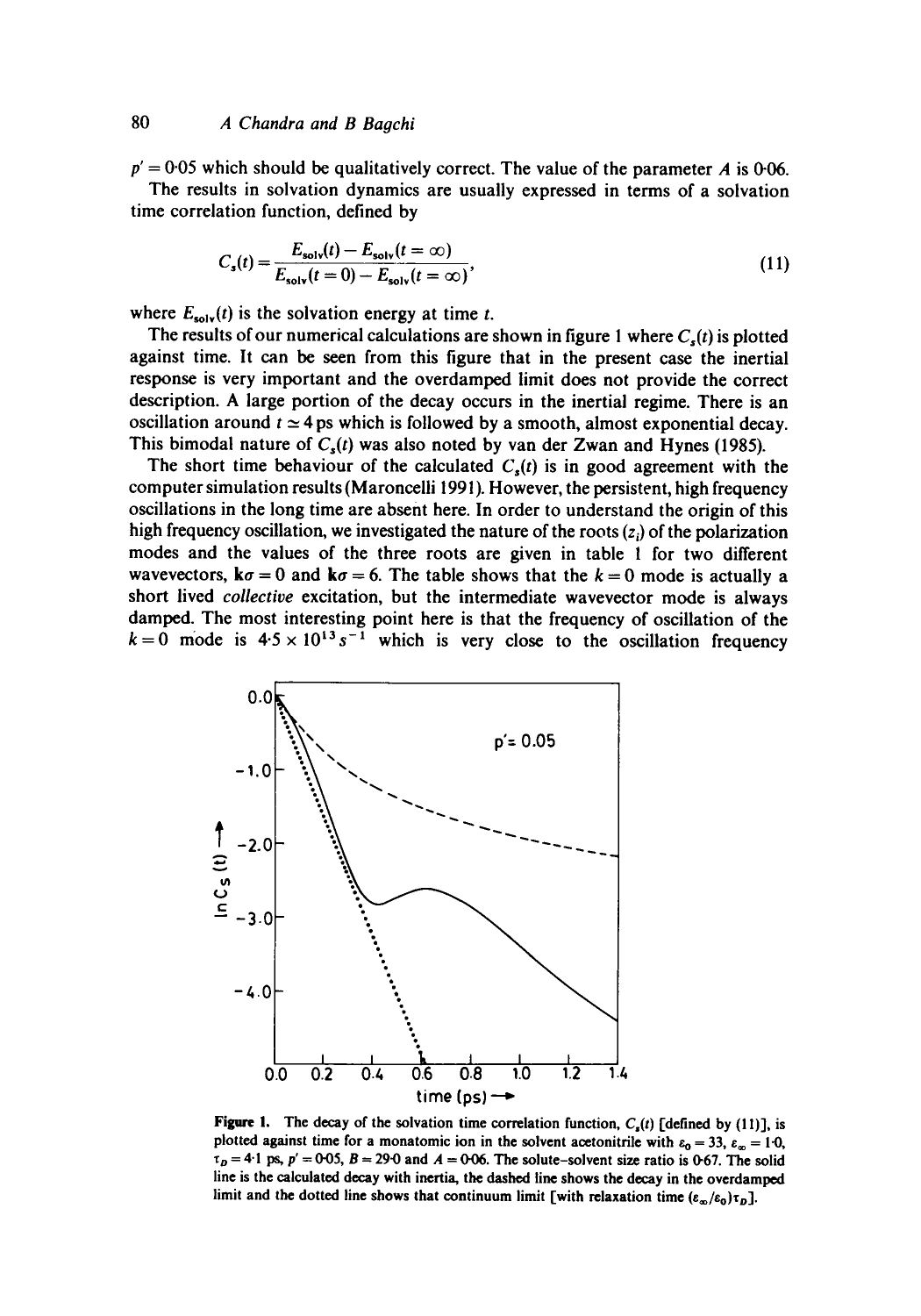**Table 1. The real and the imaginary components**  of the three roots  $(z_i)$  of the polynomial for the **decay of the polarization in the complex plane at two different wavevectors.** 

| Wavevector of<br>the mode $(k\sigma)$ | Real part<br>$(in 10^{13} s^{-1})$ | Imaginary part<br>$(in 10^{13} s^{-1})$ |
|---------------------------------------|------------------------------------|-----------------------------------------|
|                                       | -404                               | 00                                      |
| 00                                    | $-3.37$                            | 4.52                                    |
|                                       | $-3.37$                            | -452                                    |
| 60                                    | $-6.26$                            | 00                                      |
|                                       | $-1.32$                            | 00                                      |
|                                       | $-3 - 03$                          | $0-0$                                   |



**Figure 2.** The decomposition of the relaxation behaviour into the long wavelength  $(k\sigma = 0)$ **and the intermediate wavelength** *(ko =* 6) **contributions. The initial values indicate the relative initial wights calculated within an interval of 0-05 around the** modes.

(approximately  $3.5 \times 10^{13} s^{-1}$ ) observed in the computer simulations. This has led us **to conclude that the oscillations observed in the computer simulations of Maroncelli (1991) are the manifestations of the coupling of the ionic field with the solvent collective excitations.** 

Also note that the damped decay of the intermediate wavevector  $(k\sigma = 6)$  mode is **responsible for the slow decay at the long time. It is really interesting to find such a decomposition of the decay behaviour. These very different decay profiles are shown**  in figure 2 where the relative  $E_{solv}(t)$  from the two modes ( $k\sigma = 0$  and  $k\sigma = 6$ ) are plotted **for comparison. Numerical calculations also show that the relative contributions of**